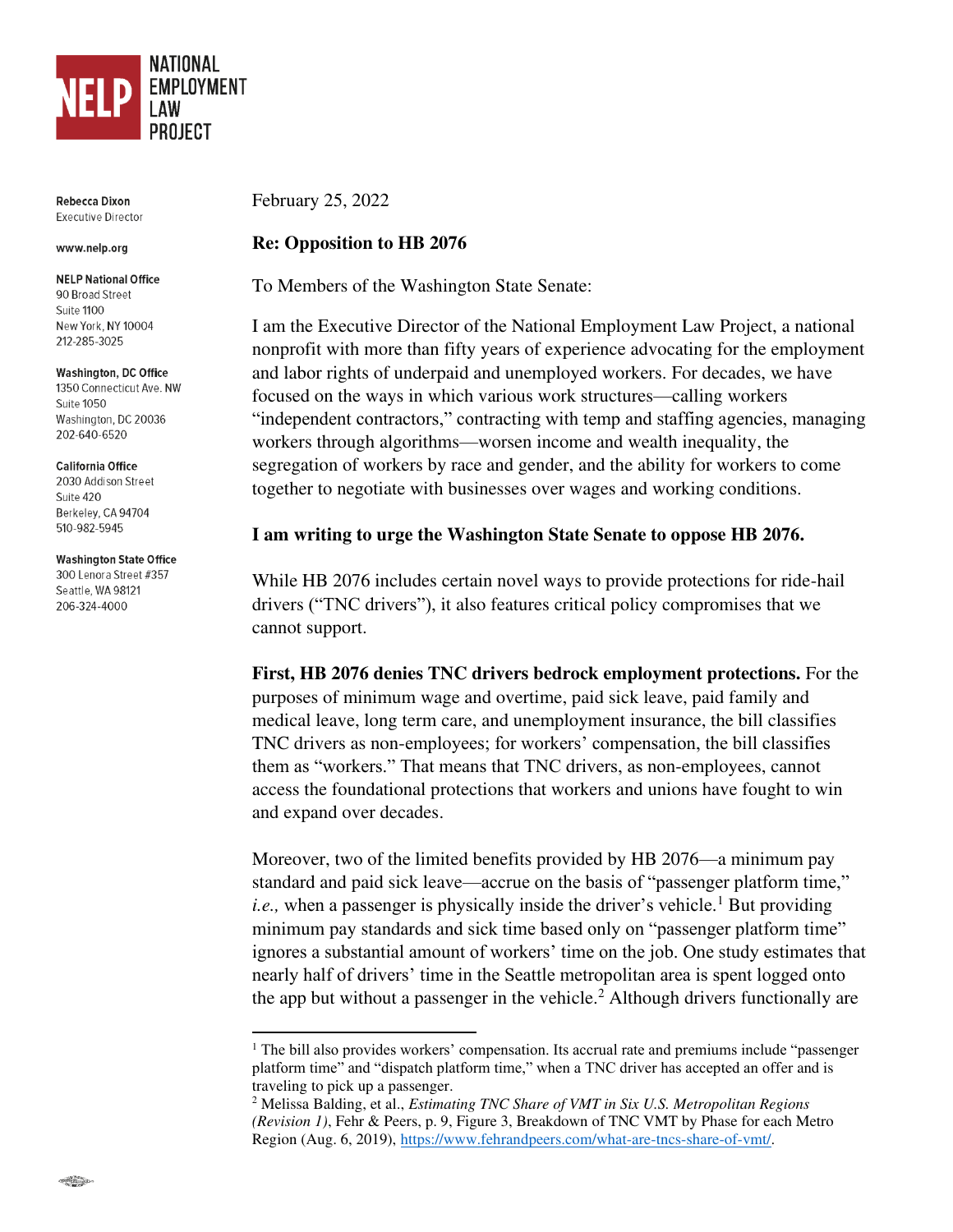working during this time, and although TNC employers benefit from the data generated by drivers logged onto the app, almost half of drivers' time on the app would go uncompensated.<sup>3</sup> Therefore, HB 2076 creates an inferior set of benefits than those available to employees.

**Second, HB 2076 preempts municipalities from improving standards for TNC drivers in the future**. If the bill passes, no locality may pass new laws or regulations improving standards for TNC drivers or regulating the TNCs. As issues in the industry arise, and as TNC drivers face new challenges in their working conditions, cities will not be able to respond. Local municipalities are well positioned to meet the problems that workers are facing on the ground. For example, Seattle's pandemic protections for app workers, including paid sick leave and hazard pay, have provided a critical support for transportation and delivery workers. Without the ability for cities to legislate going forward, workers will lose a critical advocacy target that has provided them crucial wins.

**Finally, HB 2076 sets a dangerous precedent.** Across the country, app-based companies are seeking to change laws so that they can avoid complying with baseline labor and employment rights and protections. They seek special treatment, arguing that hiring and managing workers through a digital algorithm somehow exempts them from obligations to their workers and the public.<sup>4</sup> In reality, app-based companies' misclassification of their workers is the latest iteration of a long-running trend of mislabeling workers in underpaid, insecure and unsafe jobs where people of color are doing a disproportionate share of the work—jobs like janitorial services, delivery, trucking, and home care—as independent contractors in order to depress wages and working conditions and maximize corporate profits.<sup>5</sup> In seeking to enshrine a second-class employment status for Washington's TNC drivers, who are disproportionately people of color and immigrants, this bill harkens back to the racist exclusion of farmworkers, domestic workers and tipped workers from the Fair Labor Standards Act.<sup>6</sup>

<sup>3</sup> Economic and legal experts have argued that drivers' wait time should be compensated. *See*, *e.g.*, Ross Eisenbrey and Lawrence Mishel, *Uber Business Model Does not Justify a New "Independent Worker" Category*, Economic Policy Institute (March 17, 2016), [https://www.epi.org/publication/uber-business-model-does-not-justify-a-new](https://www.epi.org/publication/uber-business-model-does-not-justify-a-new-independent-worker-category/)[independent-worker-category/.](https://www.epi.org/publication/uber-business-model-does-not-justify-a-new-independent-worker-category/)

<sup>4</sup> *See*, *e.g.*, Maya Pinto, et al., *Rights at Risk: Gig Companies' Campaign to Upend Employment as We Know It*, National Employment Law Project (Mar. 25, 2019), [https://www.nelp.org/publication/rights-at-risk-gig-companies](https://www.nelp.org/publication/rights-at-risk-gig-companies-campaign-to-upend-employment-as-we-know-it/)[campaign-to-upend-employment-as-we-know-it/;](https://www.nelp.org/publication/rights-at-risk-gig-companies-campaign-to-upend-employment-as-we-know-it/) Brian Chen & Laura Padin, *Prop 22 was a Failure for California's App-Based Workers. Now it's Unconstitutional.*, National Employment Law Project (Sept. 16, 2021), [https://www.nelp.org/blog/prop-22-unconstitutional/.](https://www.nelp.org/blog/prop-22-unconstitutional/)

<sup>5</sup> *See* Lynn Rhinehart, et al., *Misclassification, the ABC Test, and Employee Status,* Economic Policy Institute, June 16, 2021, [https://www.epi.org/publication/misclassification-the-abc-test-and-employee-status-the-california](https://www.epi.org/publication/misclassification-the-abc-test-and-employee-status-the-california-experience-and-its-relevance-to-current-policy-debates/)[experience-and-its-relevance-to-current-policy-debates/.](https://www.epi.org/publication/misclassification-the-abc-test-and-employee-status-the-california-experience-and-its-relevance-to-current-policy-debates/)

<sup>6</sup> According to BLS data, Black and Latino workers make up almost 42 percent of workers for Instacart and other "electronically mediated work" companies, although they comprise less than 29 percent of the overall U.S. workforce. Bureau of Labor Statistics, U.S. Dep't of Labor, Electronically Mediated Work: New Questions in the Contingent Worker Supplement, Monthly Labor Rev. (Sept. 2018),

[https://www.bls.gov/opub/mlr/2018/article/electronically-mediated-work-new-questions-in-the-contingent-worker](https://www.bls.gov/opub/mlr/2018/article/electronically-mediated-work-new-questions-in-the-contingent-worker-supplement.htm)[supplement.htm.](https://www.bls.gov/opub/mlr/2018/article/electronically-mediated-work-new-questions-in-the-contingent-worker-supplement.htm)